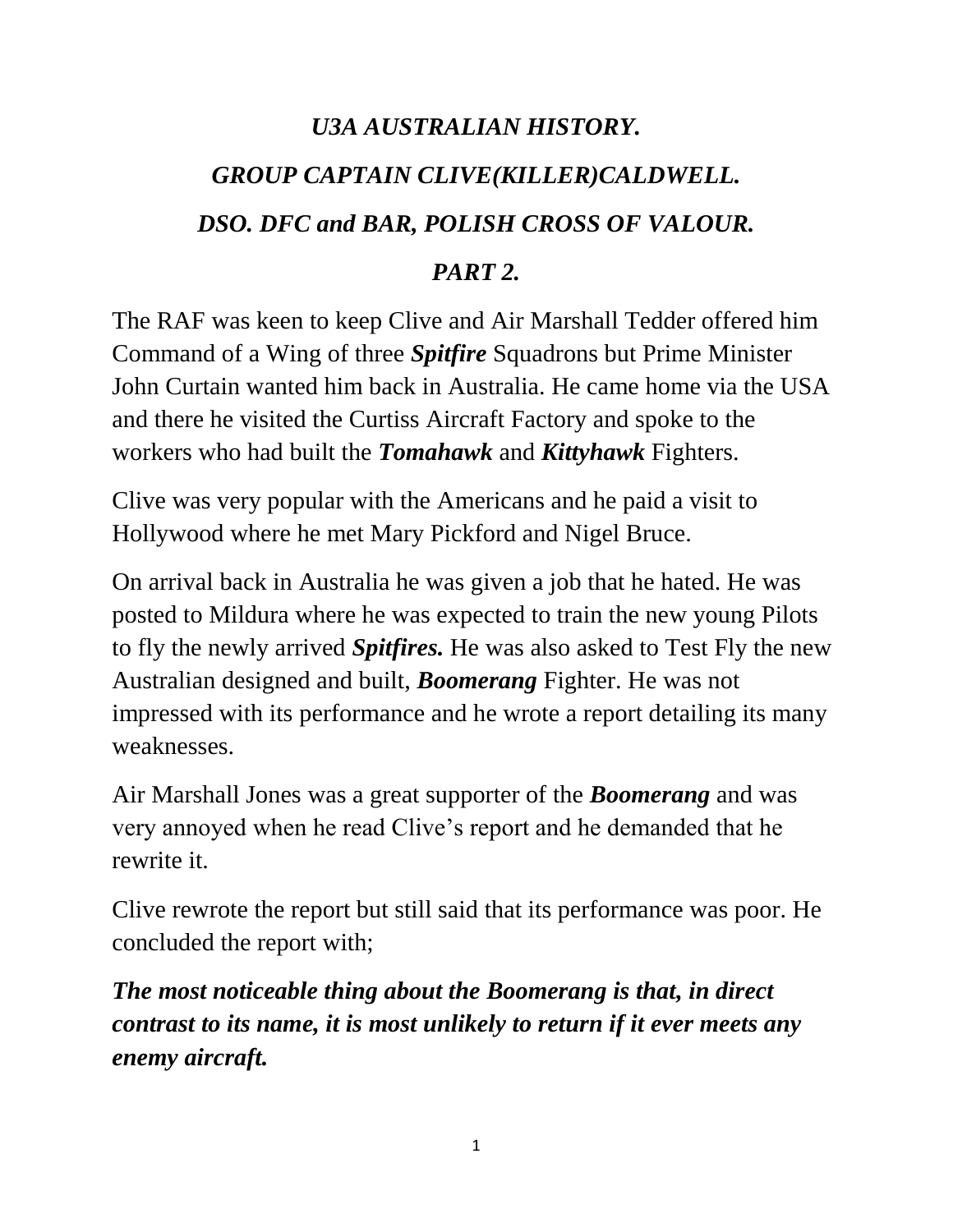The *Boomerang* was never used as a front-line fighter and its only use was to ground strafe enemy positions. The Aircrew who were unfortunate enough to fly it, hated it.

AM Jones was not impressed.

After a few months at Mildura, Clive asked to go back on operations. He was promoted to Wing Commander and given Command of three *Spitfire* Squadrons , one RAF and two RAAF. The RAAF Squadrons were the 452 and the 457 and the RAF Squadron was 54 . They were now known as No. 1 Fighter Wing, *The Churchill Wing.*

There were 95 Pilots in the Wing and only 6 had any combat experience so it was Clive's job to lick them into shape to meet a well equipped and experienced enemy.

The first Air Raid on Darwin in February 1942 had come as a great shock to most Australians but it was only the start. There had been daily attacks and the Japanese were starting night raids. The Air Defense was done by the US 33rd. Pursuit Squadron, flying *Kittyhawks,* and they had fought well but had lost 10 of their planes and their airfield had been regularly bombed. The RAAF newly formed 76 and 77 Squadrons, flying *Kittyhawks,* were just seeing action.

In January 1943, 70 *Spitfires* with 700 ground staff were moved to Darwin and were to use three new Airstrips cut out of the bush at Livingstone and Strauss. The *Spitfires,* for security reasons, were known as *Capstans* and their Merlin engines were known as *Marvels* 

The Japanese were not fooled and Tokyo Radio announced;

*Filter tipped or plain , the Capstans will burn just the same.*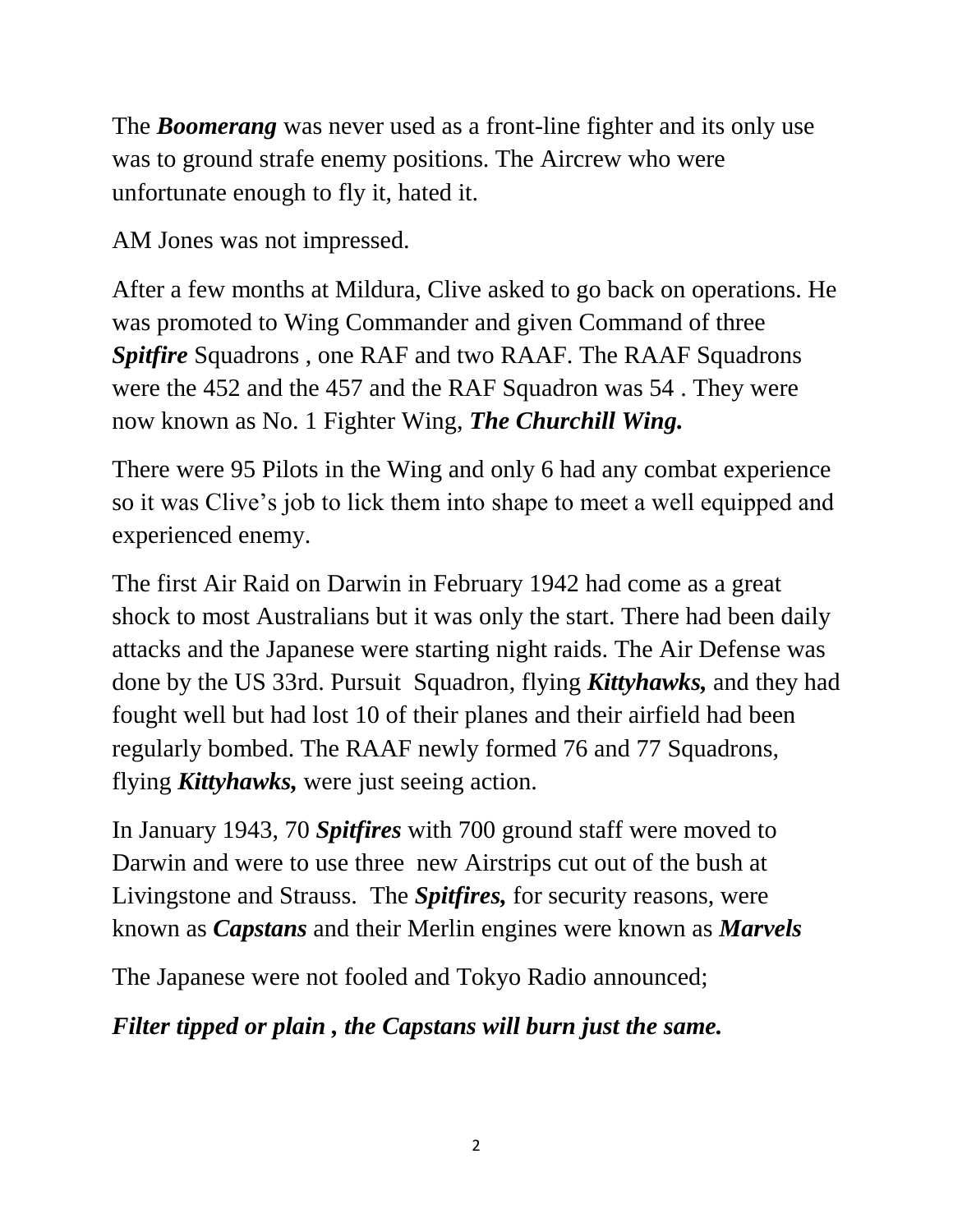The only problem with the *Spitfires* was that they were designed to operate in Britain and could only stay in the air for one hour. They could turn and out-climb most enemy fighters but they would now come up against an enemy fighter that could stay up for three hours and could out turn any other fighter.

## This was the *Zero.*

The Japanese pilots were very experienced and the allied Pilots were very new.

Before coming to Darwin, Clive had studied reports of the Zero and had written;

# *It is a lot better than the experts thought and it is being much better flown.*

When Clive's Wing arrived in Darwin it was the wet season and comforts were few. The Mess had a concrete floor and a tin roof with no side walls. The only tables and chairs had been those looted from houses in Darwin. There were a few packs of cards and a wind-up gramophone.

Clive's Pilots were all aged 19 to 20 and most sported large moustaches and they smoked pipes. A few months before, they had been kicking a football around their school playground. They were now flying a machine at 350 mph. and facing a very experienced enemy.

On the 2 March the weather improved and Clive was about to meet his first *Zero.*

At 2 pm. the Radar showed two large groups of aircraft approaching Darwin and by the time that the *Spitfires* had reached 12,000 feet the bombers had dropped their bombs and were heading for home. By the time the *Spitfires* found their targets they only had 15 minutes flying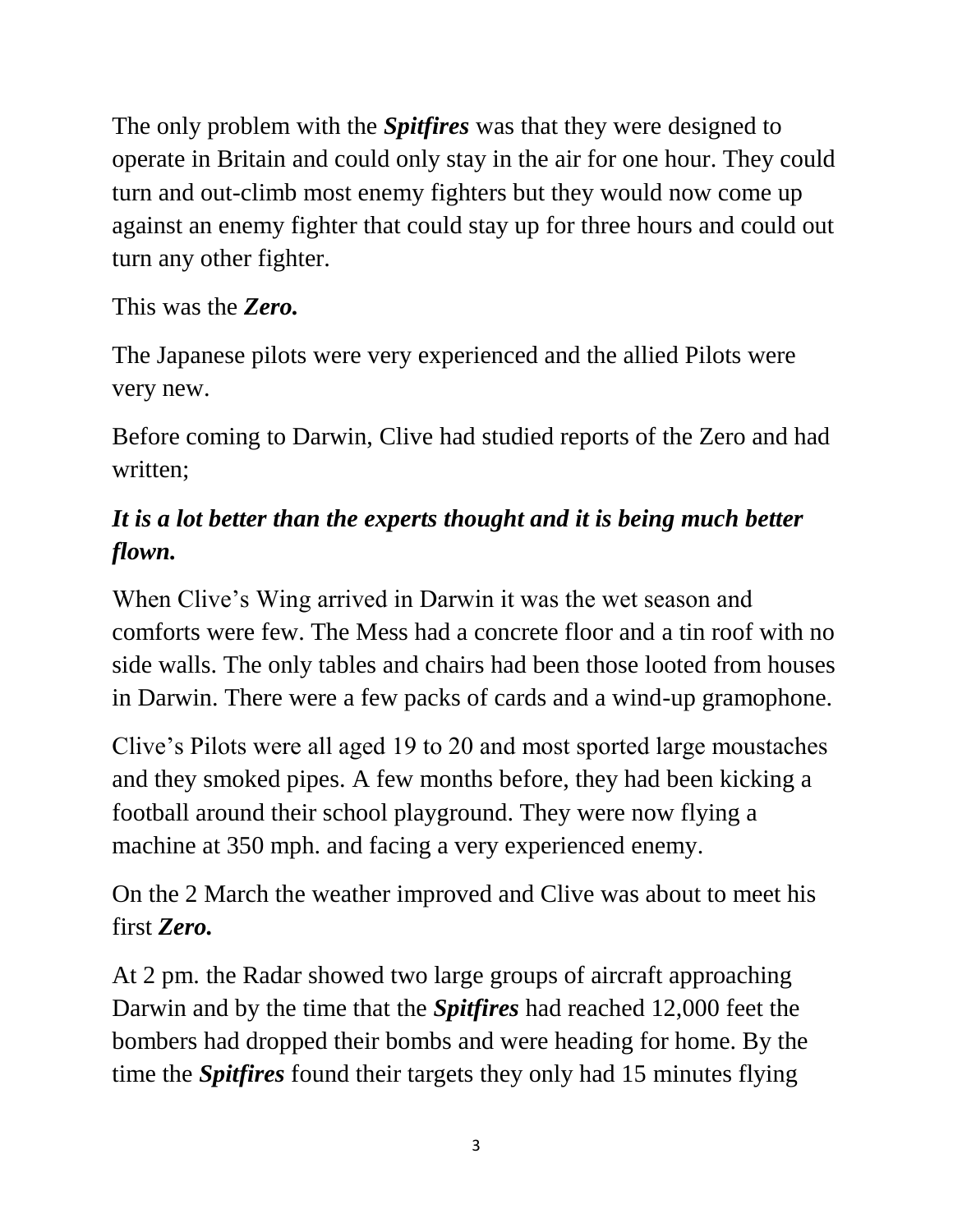time left. The engagement only lasted 8 minutes and Clive shot down a *Zero* and a *Kate* bomber. His other Pilots found it hard to come to grips with the enemy but they were all able to return to base. All were very low on fuel.

On the 15 March a Japanese force of 24 bombers and 25 *Zeros* attacked Darwin and intended to bomb the oil tanks. This time Clive had 27 *Spitfires* at 20,000 feet and they dived to attack the enemy. There was a huge dog-fight over Darwin. A Gunner on one of the AA Batteries wrote;

# *I had a front row seat as we were not able to fire our guns. There were dog-fights all over the town. Planes wheeling, diving, firing guns, pilots bailing out, planes on fire I can never forget that day.*

6 *Zeros* and 9 bombers were shot down and 14 were damaged.

4 *Spitfires* were lost but 3 pilots parachuted to safety. The only one lost was piloted by Squadron Leader Ray Thorold-Smith, an experienced pilot and a very good friend of Clive.

In 1985, 43 years later, this *Spitfire* was found in the marshes on the Western side of Darwin. Ray Thorold –Smith was finally laid to rest.

On the 2 May 40 Bombers came in at 25,000 feet escorted by 35 *Zeros*  at 30,000 feet. Clive took 30 *Spitfires* and tried to climb to 35,000 feet but the *Spitfires* struggled and used too much fuel. Clive had warned his Pilots to watch their fuel gauges but most were too keen to engage the enemy. The managed to shoot down 18 Japanese planes but many simply ran out of fuel and 14 *Spitfires* were lost with 10 Pilots killed.

Down in Melbourne, "experts" were saying;

*Why had so many Spitfires been lost? Were the Pilots to blame?*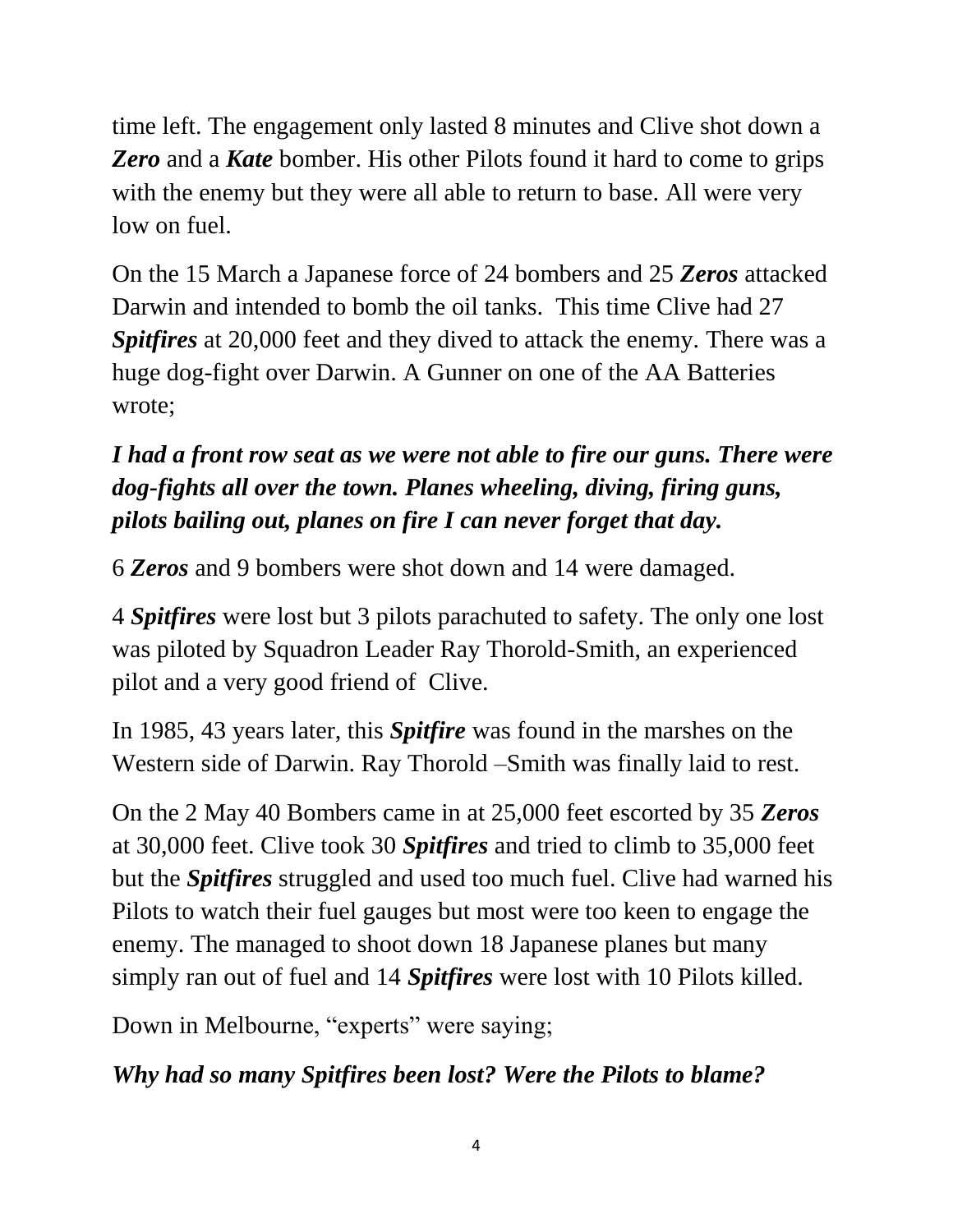Clive was furious and he wrote to AM Jones and asked him to stand up for his men.

AM Jones was silent.

It was now clear to Clive that the *Spitfire* had a few problems. When they had been shipped to Australia the glycol coolant had been drained from the engines and not replaced with a corrosion inhibitor. The pipes had corroded and when refilled they had developed leaks. Under strain the engines had overheated and some had exploded. Not a happy situation at 30,000 feet.

All these problems were repaired and on the 20 June a force of 32 bombers and 30 Zeros attacked Darwin and Clive took 30 Spitfires above them and shot down 8 bombers and 6 Zeros.

4 Spitfires were lost but all the pilots were saved.

One of Clive's big problems was his relationship with The Head of the RAAF, AM Jones.

Jones thought that Caldwell was arrogant and Caldwell thought that Jones had nothing to offer his Fighter Group.

However, after the success of the action on the 20 June he finally managed to send a notice of congratulations.

# *I have ordered that congratulations are to be conveyed to the Squadrons of No.1 Fighter Group for their meritorious action against the enemy Raid 55 on 29 June 1943.*

With this came Clive's long overdue *DSO* with the following Citation;

*By his coolness, skill and determination he has set a most excellent example to all Pilots in his Wing. His skills and judgment as a Leader are outstanding.*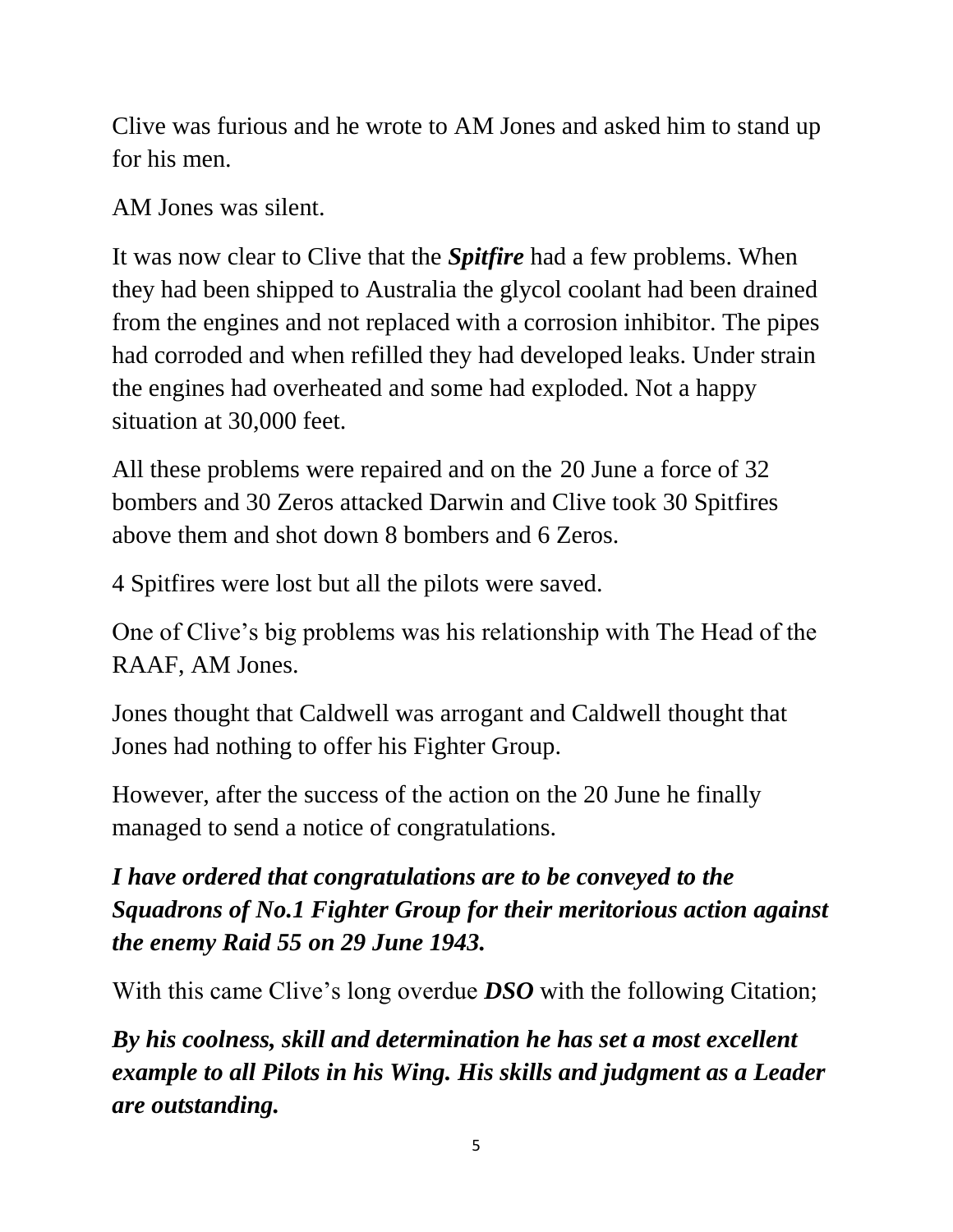*Wing Commander Caldwell has flown over 475, active, flying hours and carried out over 300 operational sorties. His personal score of enemy Aircraft destroyed had now passed 25 , 5 of which are Japanese shot down since his return to Australia . His courage, skill and outstanding ability as a Leader are an inspiration to his Wing and are worthy of the highest praise.* 

It should be noted that this was not signed by AM Jones but by Air Vice Marshall Bostock.

Clive was now promoted to the rank of Group Captain.

After the 20 June the Japanese were not keen to again bomb Darwin .Clive shot down his last enemy plane which was a *Dinah,* a fast reconnaissance plane, at 30,000 feet over Darwin.

The last Japanese raid was to be on 12 November 1943.

Clive's Wing had shot down 68 Japanese planes. They had lost 37 **Spitfires ,** with 19 Australian and British Pilots killed in action.

In September 1943 Clive handed over Command of his Fighter Wing to Wing Commander Peter Jeffrey and returned to Australia to take Command of No.2 Operational Training Unit at Mildura. In 1943 Australia needed more trained Fighter Pilots and Mildura was very busy.

Clive and his wife moved into a flat in the town.

In April 1944 Clive was keen to see some action again and he applied to go back to Britain and train to fly the new *Mustang* Fighter.

AM Jones refused his request.

He then applied to go back to Darwin and fly with a Fighter Squadron. Despite AM Jones objections he was given Command of No. 80 Fighter Group which was 5 Squadrons now equipped with the new *Mark 8*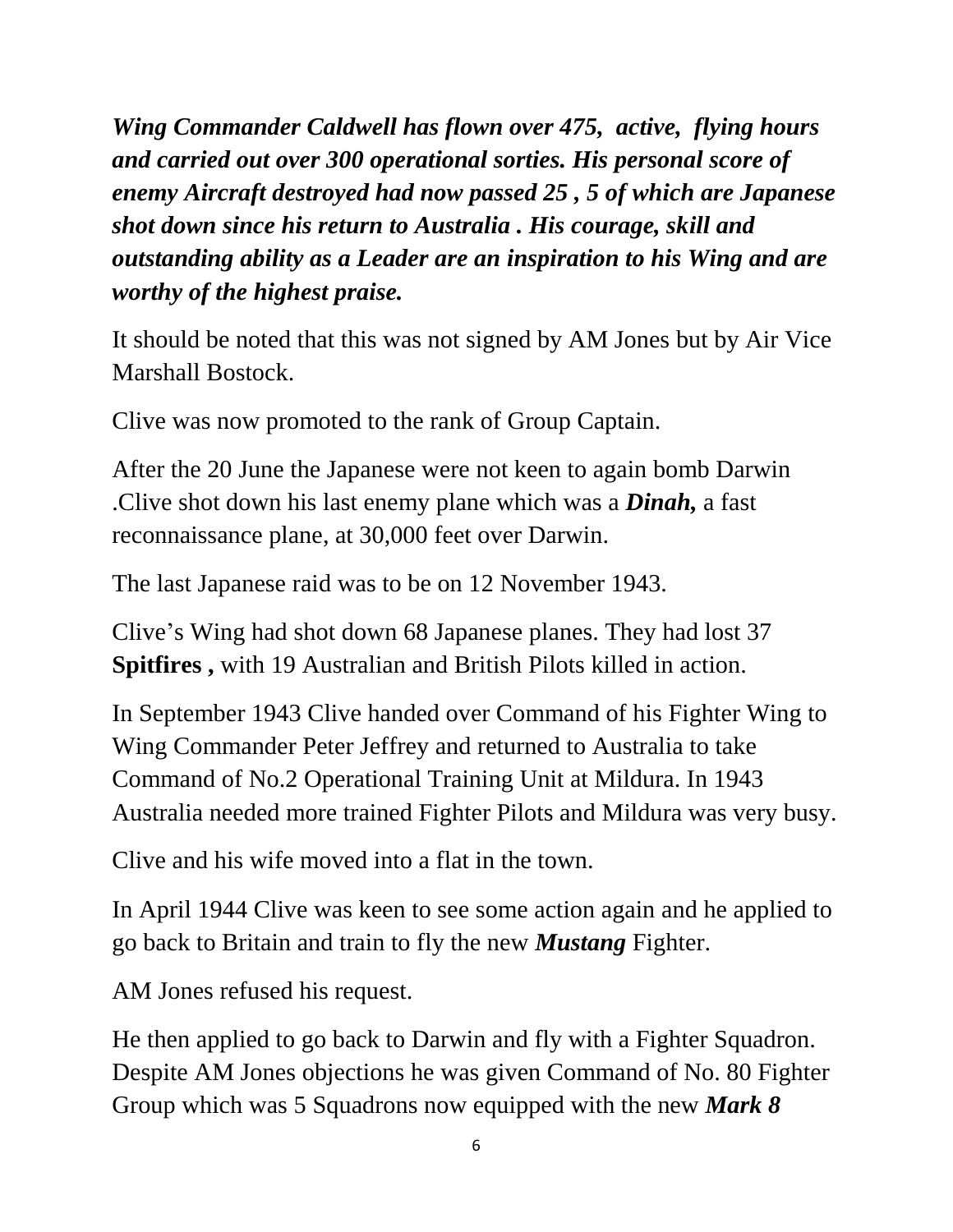*Spitfire.* These planes were equipped with long-range detachable fuel tanks which gave them a much longer range and time in the air.

Clive now had the task of moving his wing of 200 aircraft and 1,000 ground staff North to the island of Morotai. This was done with only one *Spitfire* crashing on landing.

Fighting a War is thirsty work and alcohol was scarce on Morotai. There were lots of Americans on the Island and they were all paid very well and had nothing to spend it on. When Clive arrived he had a few bottles of Scotch under his seat but he had arranged for a Transport plane to follow him and carrying enough booze that would sink a battleship. Clive had paid 14 shillings a bottle of Scotch and he then sold it to the Yanks for \$10 a bottle.

He made a lot of money which he used to provide extra comforts for the Australian troops. The Yanks were happy and Clive's men were very pleased.

In April 1945 AM Jones called a meeting of his RAAF Commanders and told them of a plan to see a landing of AIF troops on Tarakan in Borneo. The idea was to capture the oil supplies and the airfield there.

As this plan was the idea of General Blamey and AM Jones the Commanders were not supposed to criticize it. Clive did not like the plan and said;

*The landing will be a disaster as the Japanese are very strong and will not give up easily. The Oil wells and airfield have been bombed by the RAAF and will be useless. It will mean that there will be a lot of casualties for little gain.* 

AM Jones was very annoyed and he said;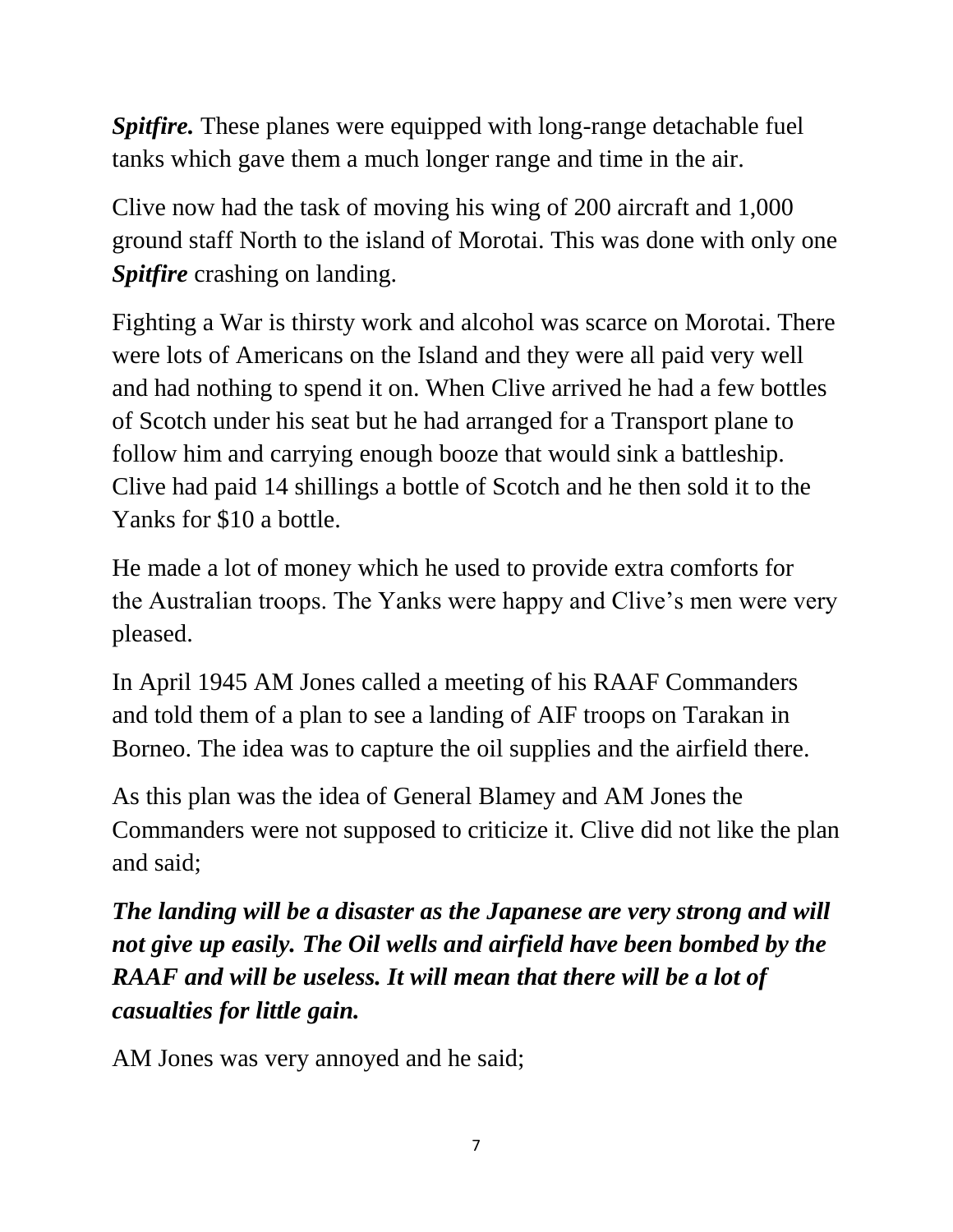# *Caldwell, Strategic Planning is not your business. You will go ahead with your orders.*

Clive said;

## *I will only do it under protest and I wish it to be recorded as such.*

Clive stormed out of the meeting. AM Jones was speechless. He had been humiliated before his Senior Officers. Caldwell must go.

On the 1 st. of May 1945, the landing at Tarakan went ahead, without Clive and it was a disaster with over 300 Australian Troops killed. As Clive had warned, there was no oil in the destroyed tanks and the airfield was so badly damaged that it was unable to be used.

Tarakan was a stepping stone to nothing but it was the end for Clive Caldwell.

What followed was to rock the RAAF to its foundations.

Group Captain Clive Caldwell was to be Court Martialled for trading liquor on Morotai. He was suspended from Command of his Fighter Wing and placed under House Arrest.

As the War was nearly over, Clive tried to resign his Commission and seven other senior Officers also tried to do the same. Every member of the RAAF thought that the charge was trivial as everyone on Morotai was buying and selling booze and Clive was not keeping the profits for himself.

Three of the RAAF Top Aces , Group Captain Arthur, Wing Commander Waddy, Wing Commander Gibbs, Wing Commander Ranger, Squadron Leaders Grace, Vanderfield and Harpham would also support Clive and they refused to fly and offered to resign their Commissions.

They all wrote to AM Jones saying that the RAAF was being used to attack targets that had no strategic value and were risking aircraft, wasting bombs and ammunition and wasting lives of Aircrew.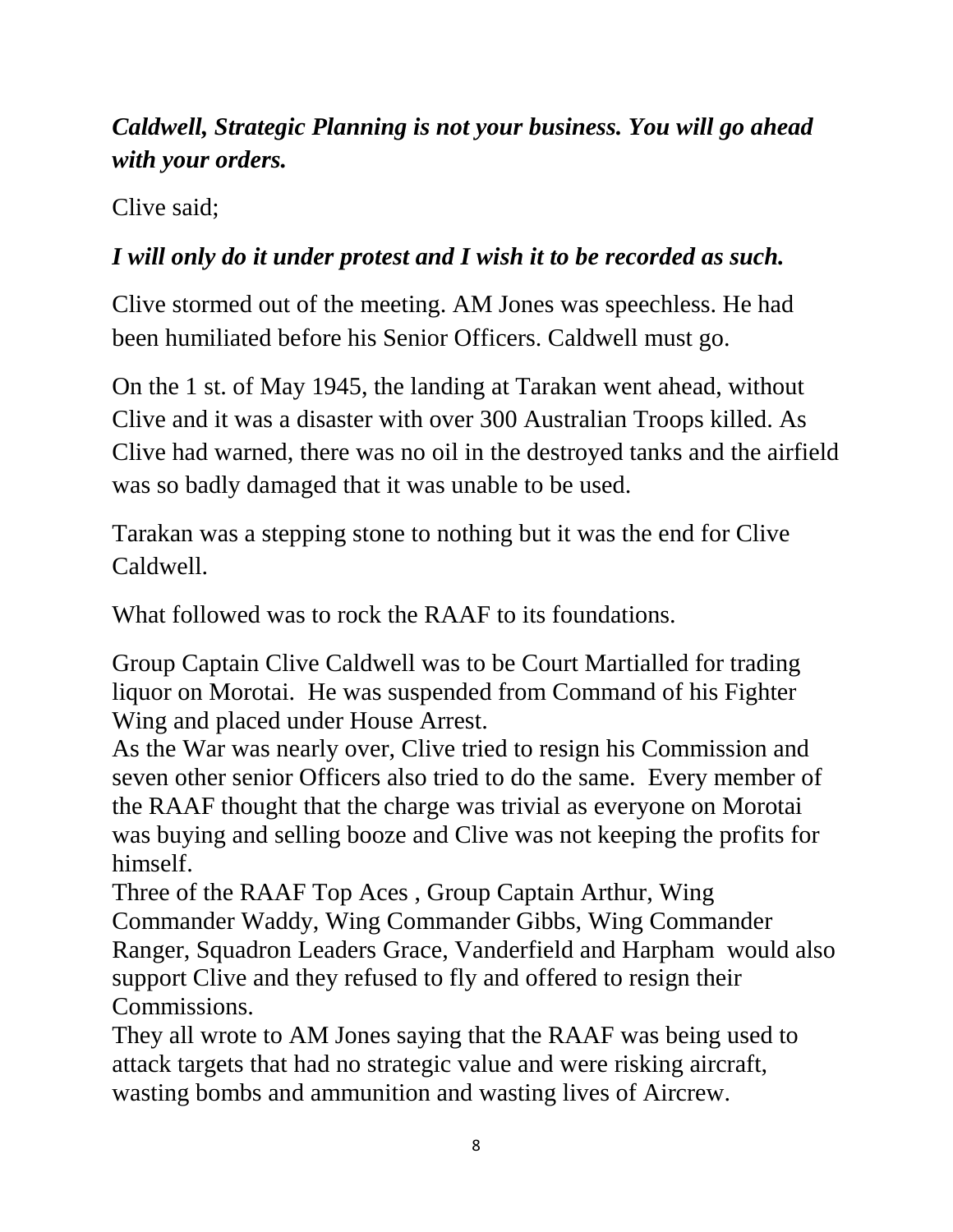When AM Jones received the resignations he was shocked and said;

# *What the bloody hell is going on?*

He was then told by the RAAF pilots ;

#### *You are the Chief of Air Staff , why don't you go to Macarthur and thump the table and demand that we be taken to the Philippines and Japan?*

Macarthur did not want Australians involved in the invasion of Japan. He only wanted them for mopping up operations.

The Court Martial took place after the war was over in January 1946. There were 5 charges of trading in liquor and Clive was found guilty of charges 1 and 4. Charges 2,3and 5 were dismissed.

Clive's Counsel J.E. Cassidy KC finished his case with;

#### *Let us not kill our heroes. Let his reputation remain.*  The sentence was;

# *Group Captain Caldwell be reduced in rank to that of Flight Lieutenant and dismissed from the RAAF.*

Clive Caldwell left the Court bitter and humiliated he would write;

# *There never was any secret about me trading liquor at Morotai. By reason of my activities some 3,000 Australian troops lived in healthier circumstances, sanity and comfort.*

Clive went into business with George Faulkiner, who ran a Merino Property at Hadden Rig in NSW. They sold wool and wool products in Australia and overseas. It was a success and Clive retired in 1983.

He was a member of the Royal Automobile Club in Sydney and became a well known member and could be found at the bar on most days. Many former RAAF members paid their respects to a great hero of the War.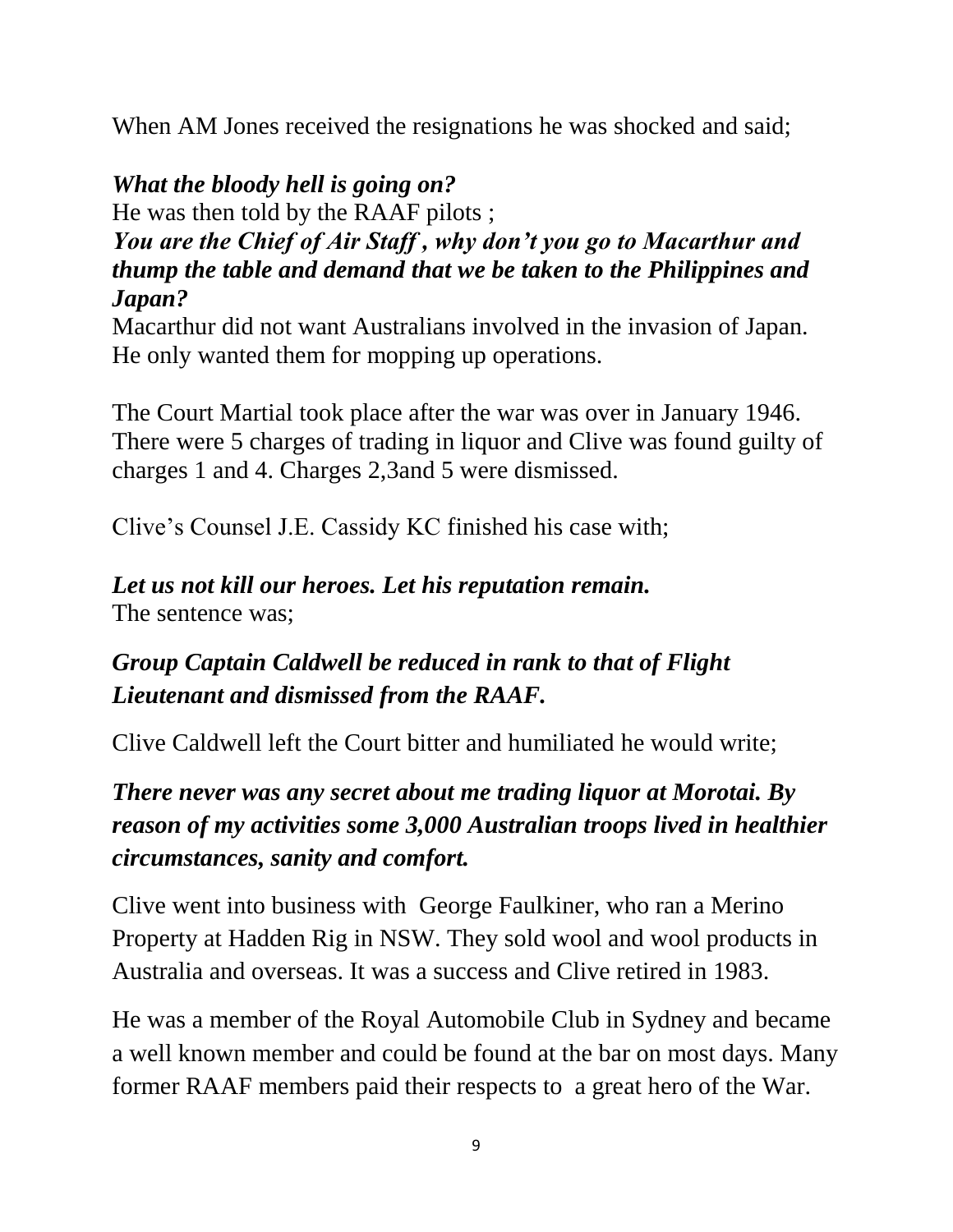Clive Caldwell died in August 1994 . He was not given a State Funeral but many ex RAAF types were there to see him off.

At the time of his death there was only one airworthy *Spitfire* left in Australia of the 656 that had been sent to our shores. The final words came from several former *Spitfire* Pilots;

Dick Cresswell;

*Clive Caldwell loved the publicity. Once he became the Top Ace in Australia he became the Medias leading light. All those victories, what an extraordinary man. A nice bloke who drank too much at the end.* 

Bobby Gibbs;

*I knew him well. He was very sure of himself at all times. He was cranky about being Court Martialled. We all did it. What a farce. A few bottles of booze. It all seems so trivial after what we had been through.*

Bruce Watson;

# *He was a fine Leader. A remarkable shot. He was a good bloke.*

Members of the RAAF who served as Aircrew in WW2 have a high regard for Clive Caldwell. If you visit the War memorial in Canberra you will see a proud display of Clive Caldwell. There are details of his flying record and all of his decorations for bravery. You will also see his uniform with the four rings of the rank of Group Captain. There is also his cap with the gold braid of a Group Captain.

To members of RAAF Aircrew now in their 94 to 99 years Clive Caldwell will always be remembered as a Group Captain. *The Top Ace.* 

# *Who will ever remember Air Marshall George Jones?*